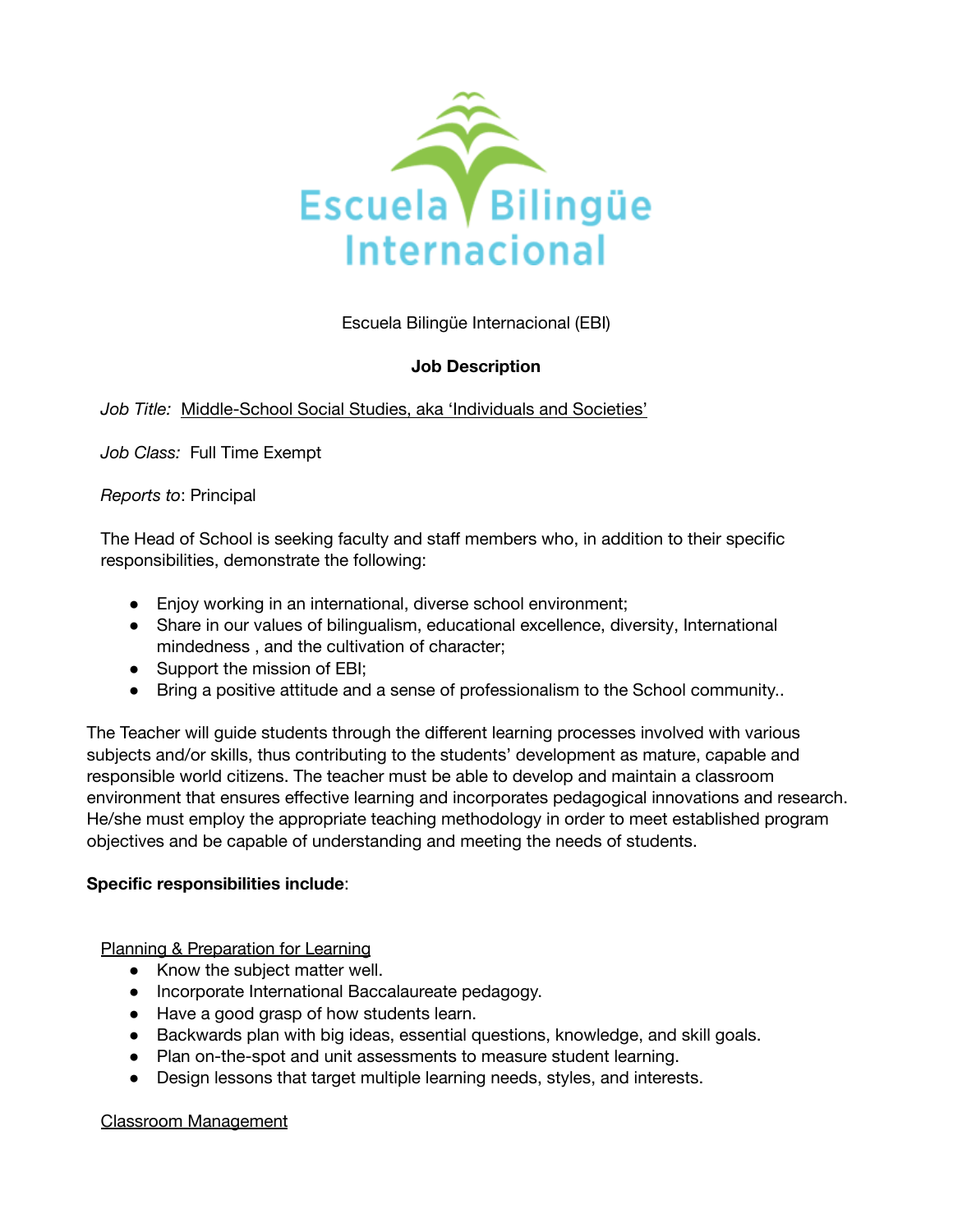- Foster positive interactions and teach useful social skills.
- Have a repertoire of discipline "moves" that can defuse most behavior problems before learning is impacted.
- Capture and maintain most students' attention.
- Maximize academic learning time through coherence, lesson momentum, and smooth transitions.

### Delivery of Instruction

- Activate students' prior knowledge and hook their interest in each unit and lesson.
- Use clear explanations, appropriate language, and examples to present material.
- Orchestrate effective strategies, materials, and classroom groupings to foster student learning.
- Have students think about, discuss, and use the ideas and skills being taught.
- Differentiate instruction to accommodate most students' learning needs.

### Monitoring, Assessment, and Follow-Up

- Provide clear criteria for proficiency, including rubrics and examples of work.
- Frequently check for understanding and give students helpful information if they seem confused.
- Have student set goals, self- assess, and know where they stand academically.
- Take responsibility for students who are not succeeding and get them extra help.
- Reflect on the effectiveness of teaching/learning and how to improve it.

### Professional Responsibilities

- Complete paperwork, duties, and assignments accurately and punctually.
- Demonstrate professional demeanor and maintain appropriate boundaries.
- Be ethical and above-board, use good judgment, and maintain confidentiality with student records.
- Collaborate with colleagues to plan, share teaching ideas, and look at student work.
- Seeks out effective teaching ideas from colleagues, workshops, and other sources.
- Willing to participate beyond the academic program.

# **Required:**

- BA in social studies, history, or related field
- **●** Bilingual English / Spanish

# **Preferable:**

- Experience teaching in other international or bilingual schools
- Have PYP, MYP, or IB Diploma training

# **Application Process**

To be considered for the position, please complete an [application,](https://www.ebinternacional.org/sites/default/files/EMPLOYMENT%20APPLICATION_11_25%20%281%29.pdf) and send a letter of interest, a resume, and contact information for at least *three professional references, including supervisors*, to Raquel Vizcaíno, Principal (2-8) at rvizcaino@ebinternacional.org. Please generate all